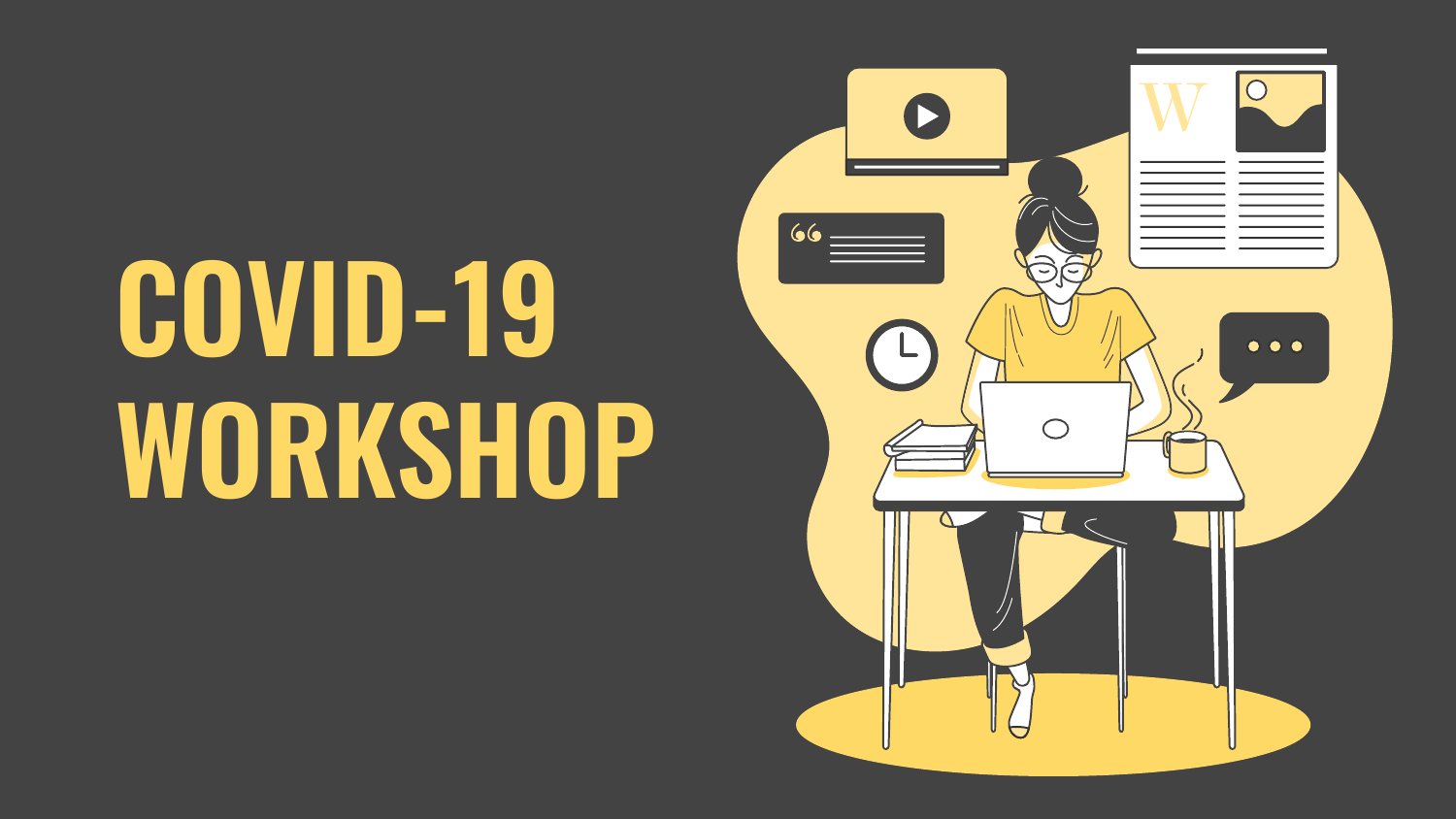

### **Purpose:**

- To help students find research opportunities, improve communication skills & gain access to valuable resources for undergraduate research
- To communicate that research is for anyone and everyone
- To encourage multidisciplinary work and involvement

#### **Website:**

[http://www.undergradresearch.gatech.edu/content/undergra](http://www.undergradresearch.gatech.edu/content/undergraduate-research-ambassadors) [duate-research-ambassadors](http://www.undergradresearch.gatech.edu/content/undergraduate-research-ambassadors)

### **WHO ARE WE?**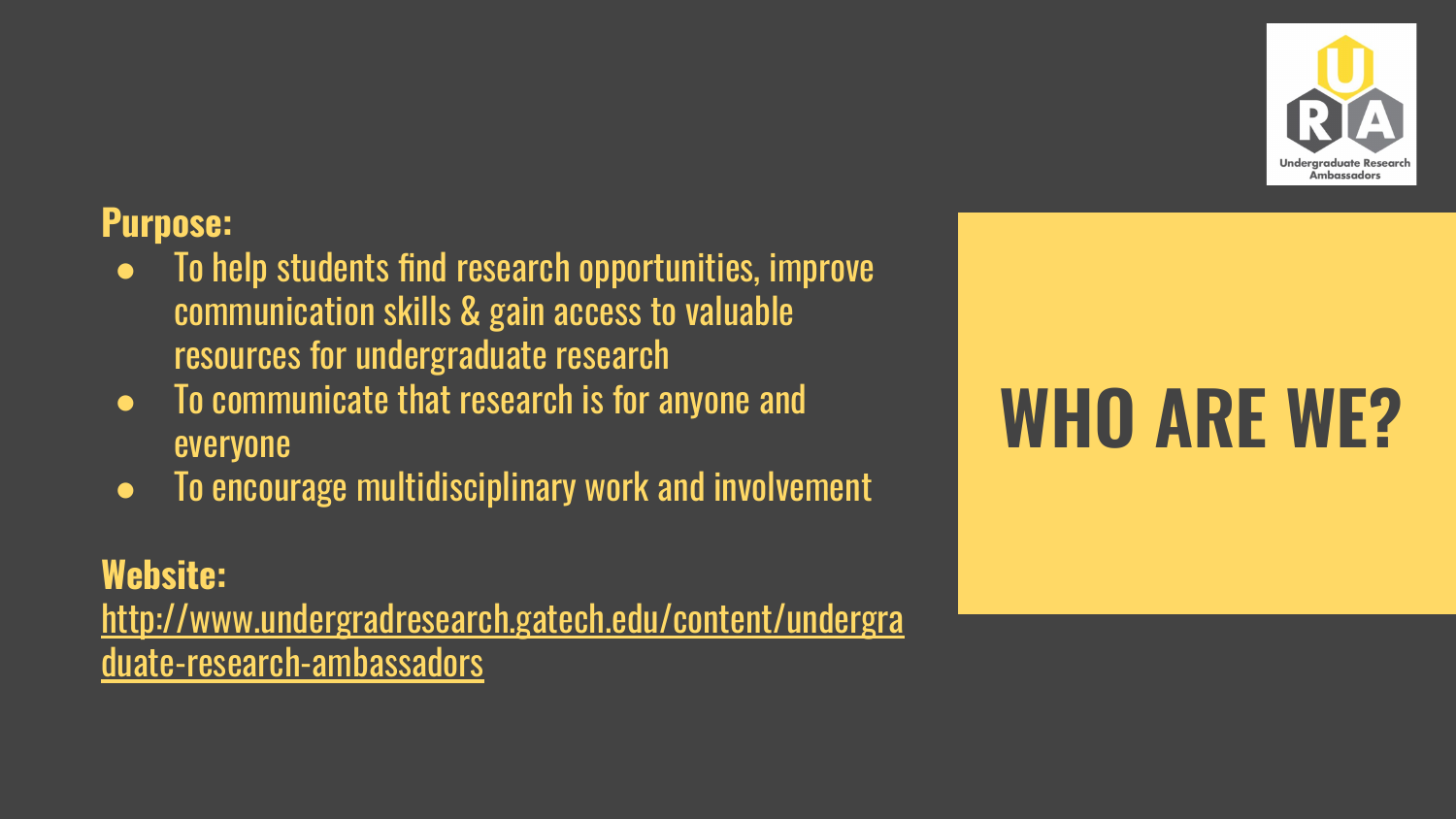### **Ambassadors presenting today:**



Ashi Awasthi, 3rd year BME: aawasthi30@gatech.edu



Carolann Espy 4th year Biochemistry: cespy7@gatech.edu



Sophia Wiesenfeld, 3rd year Biology: swiesenfeld0@gatech.edu



Deb Lobaccaro 3rd year BME: dlobaccaro3@gatech.edu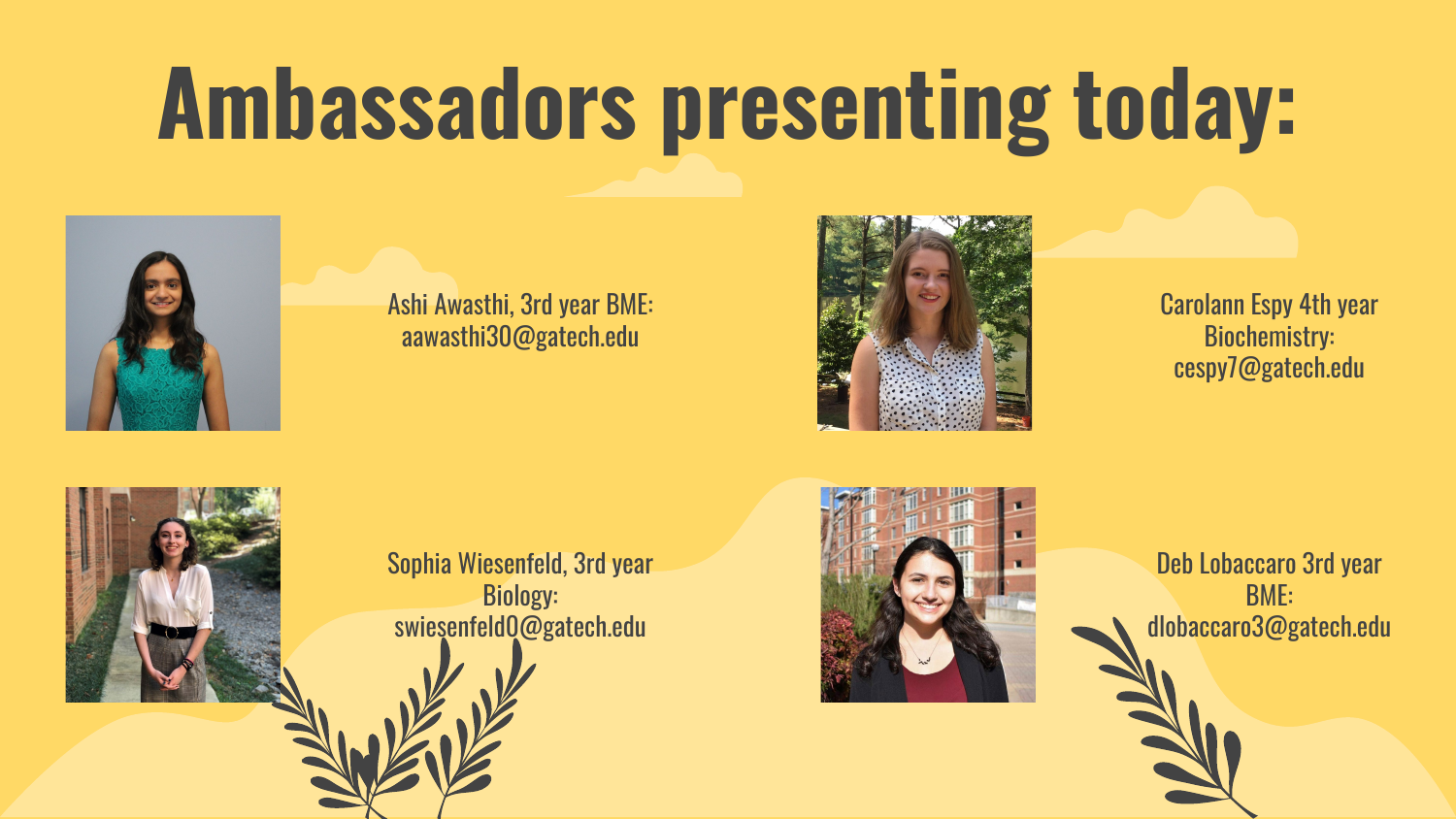# **Your Mental Health is MOST Important**

Mental Health Resources: <https://studentlife.gatech.edu/content/mental-health-well-being> <https://counseling.gatech.edu/>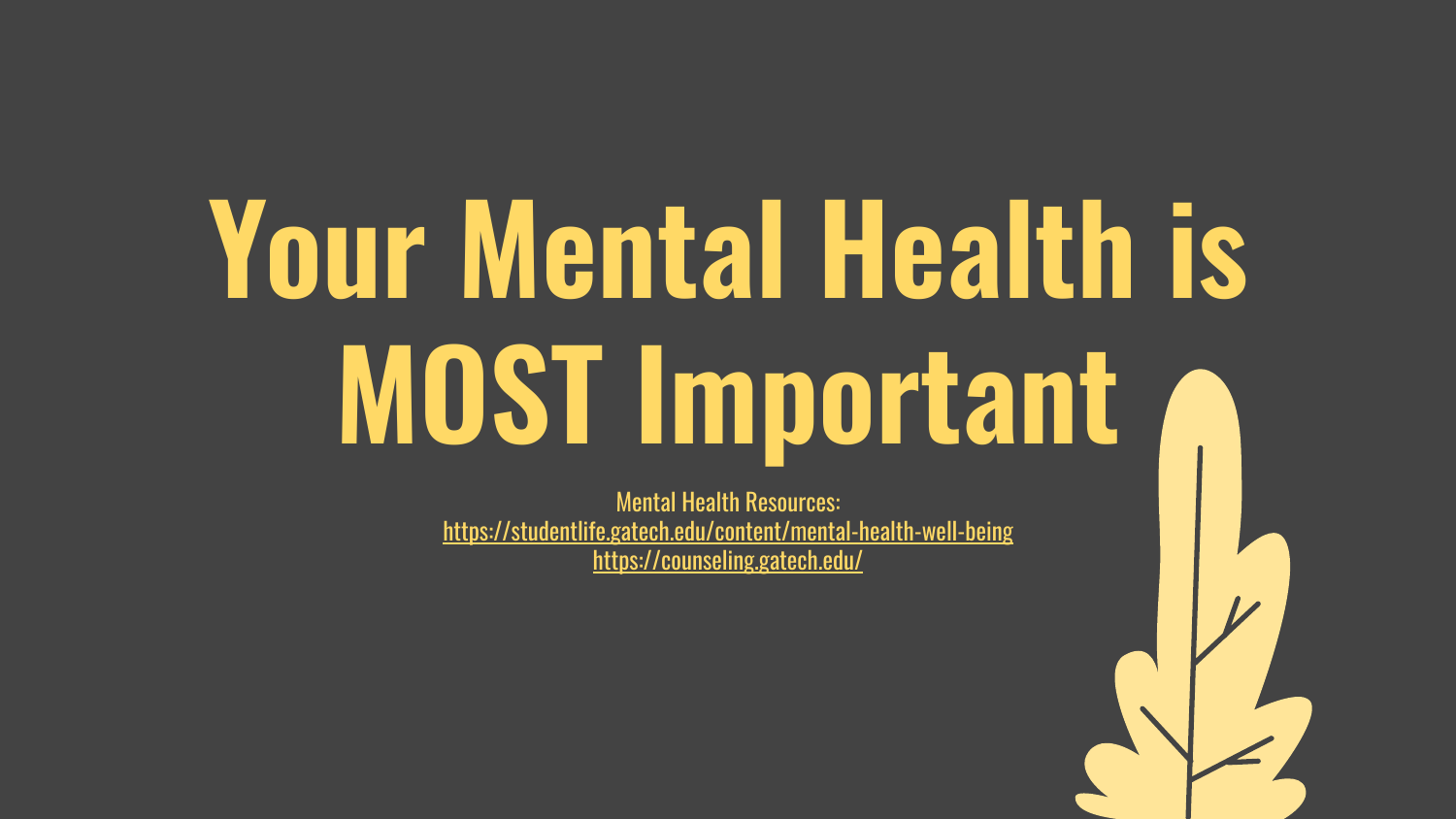

### **02 01**

How can I stay engaged in

**LOOK FOR FUTURE OPPORTUNITIES**

professors?

**03**

future?

#### **NETWORK | BUILD SKILLS**

What are some resources that I can use to gain valuable skills?



#### **CONCLUSION**

How can I stay connected with URA events?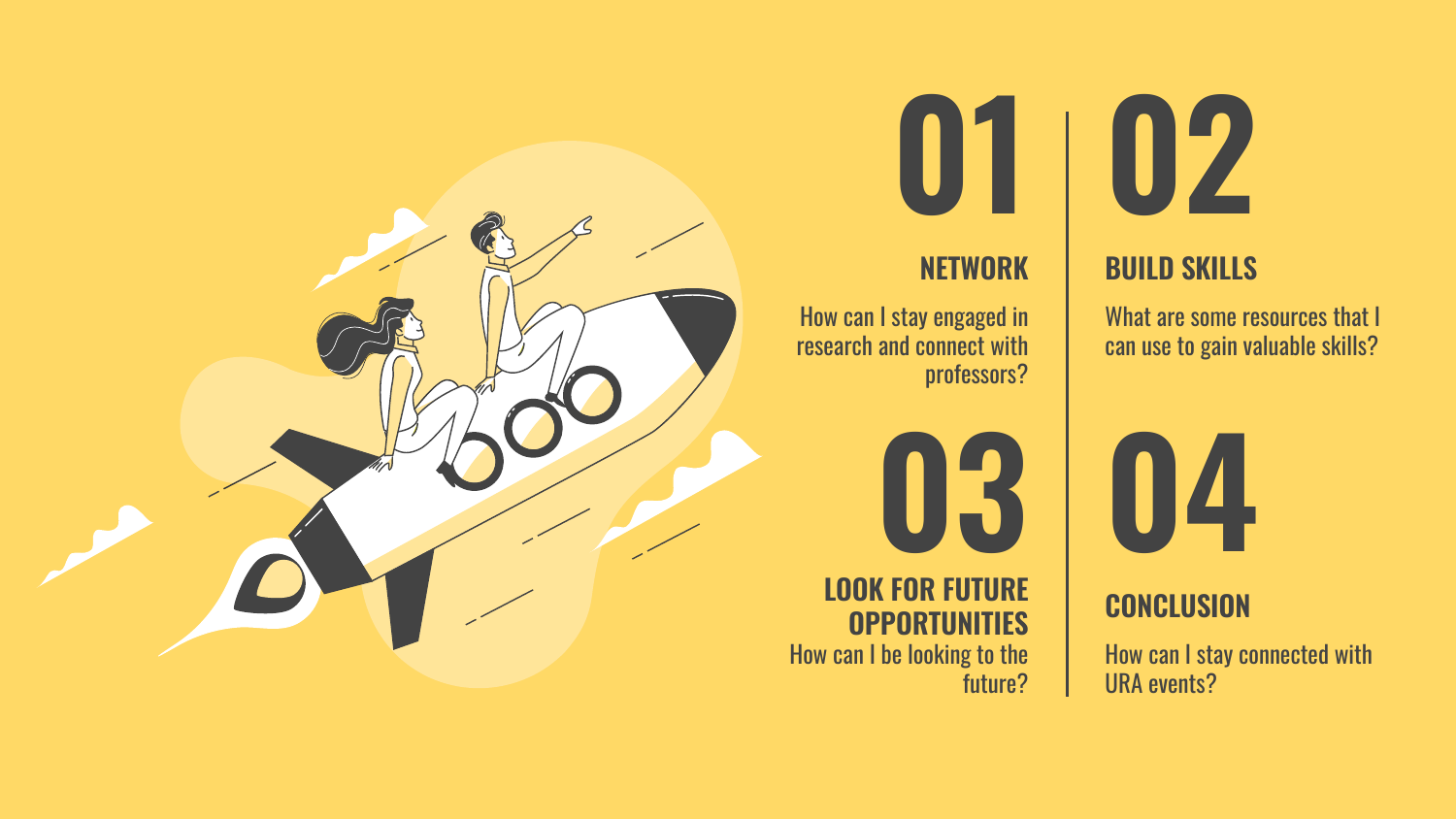# **NETWORK 01.**

Stay engaged with research and professors here at Tech.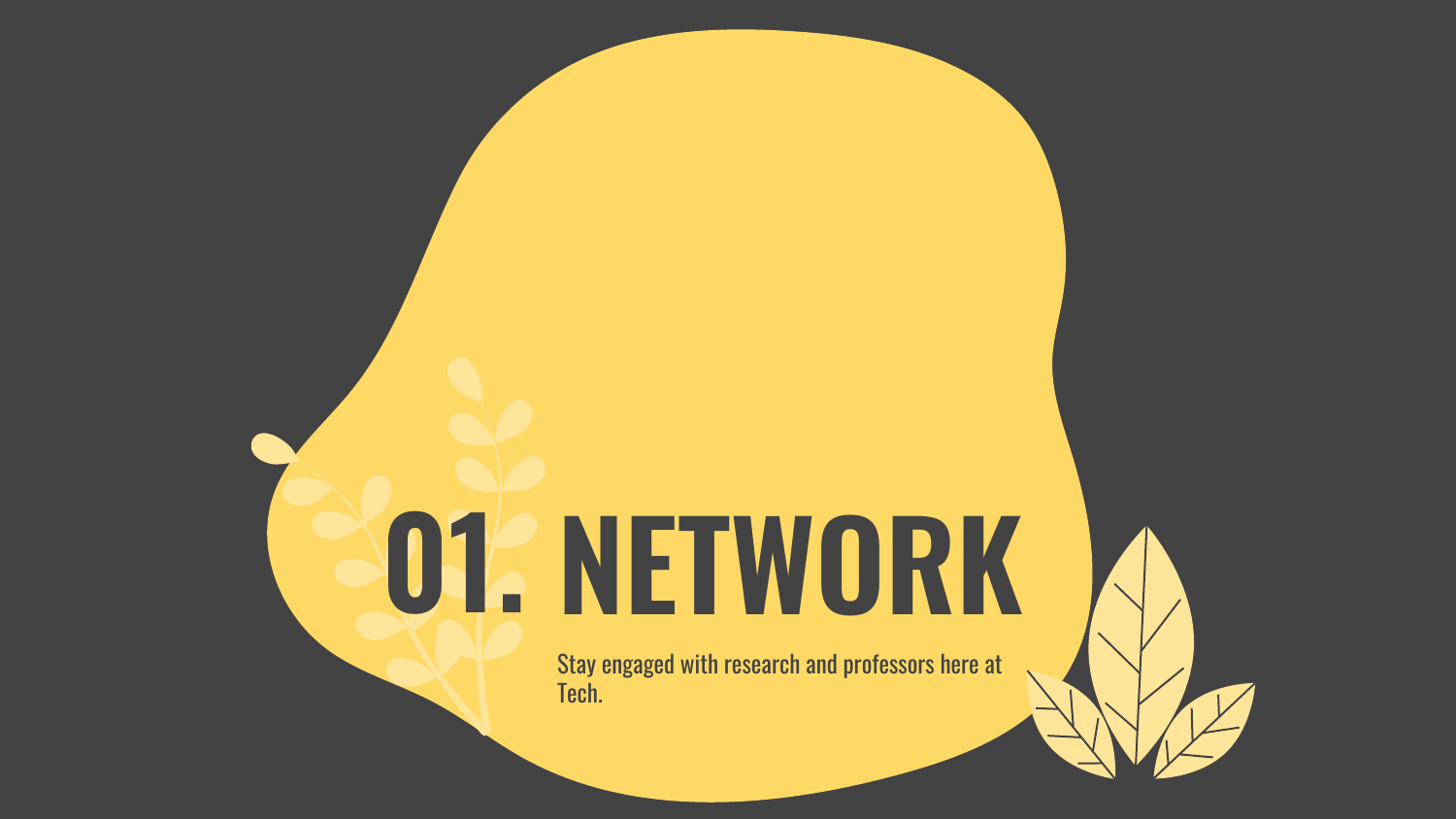### **How can I start reaching out?**

- Email PI's to ask about available opportunities
	- URA Office Hours
- Shadowing graduate students/postdocs
- Attend research seminars
	- https://www.calendar.gatech.edu/event/listings/66
- Free virtual research conferences

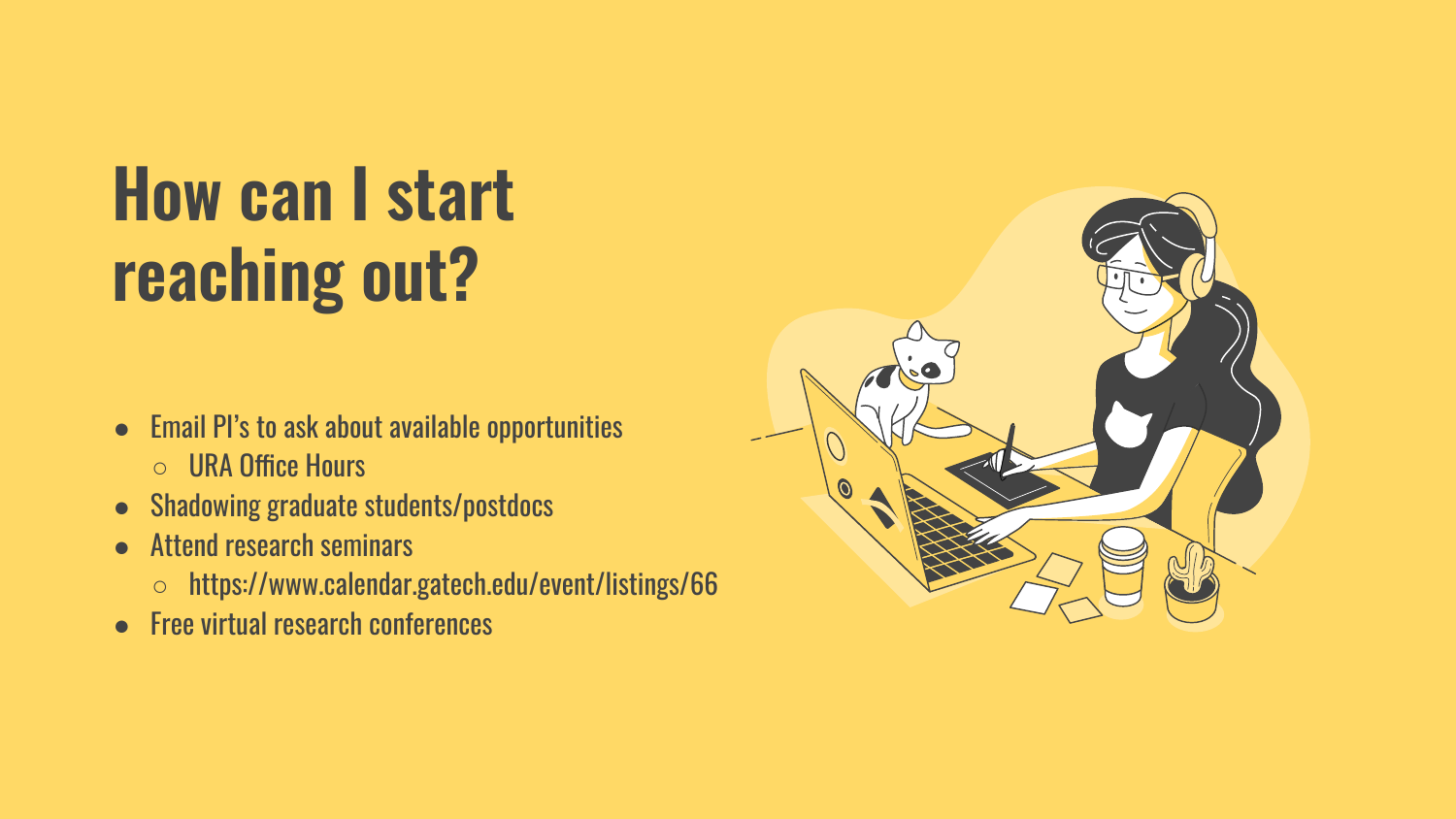# **BUILD 02.SKILLS**

Resources to help you gain valuable skills



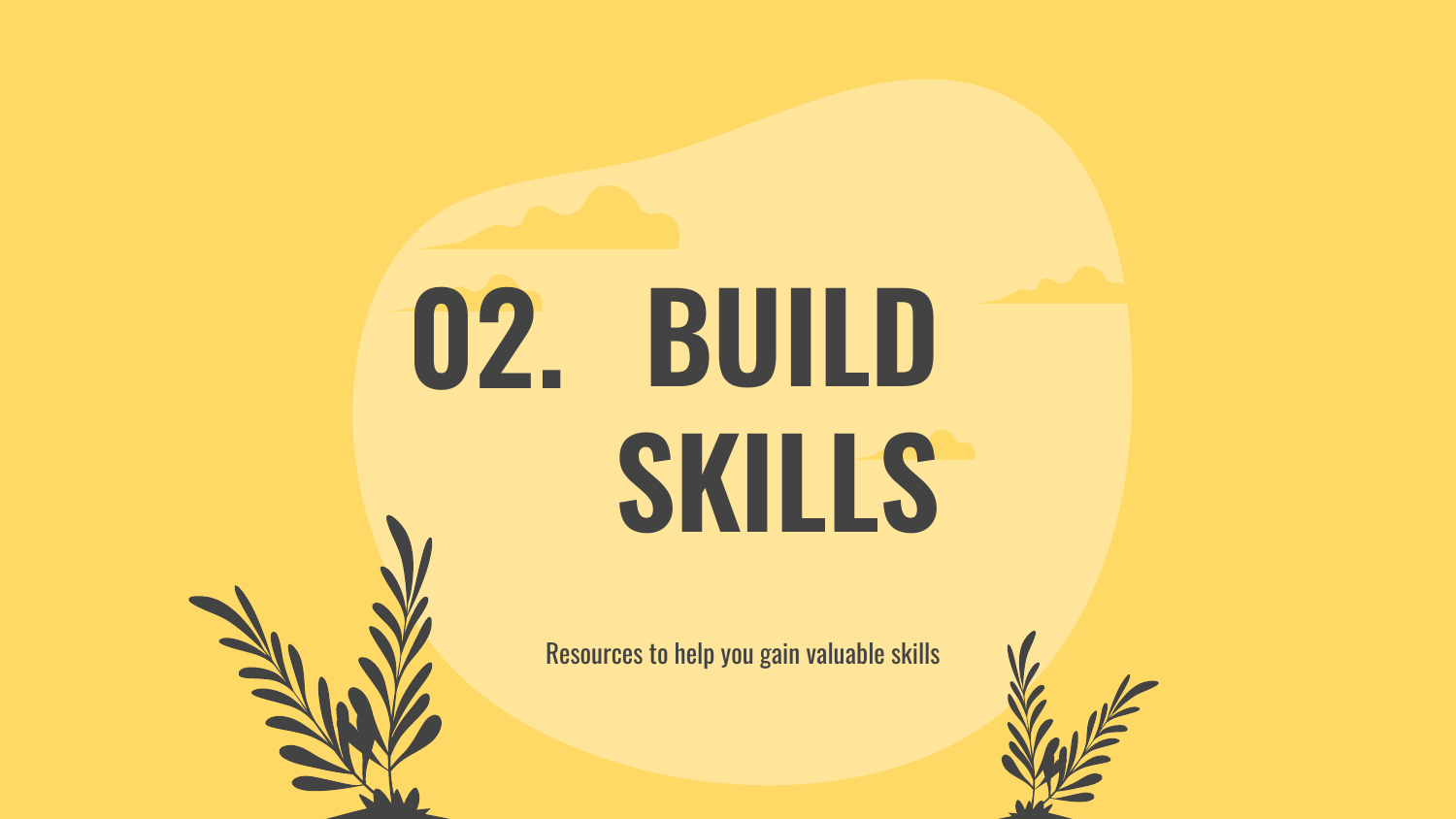### **How to Build Your Skills**

#### **Software Certifications**

- Coursera, Edx, MOOC
- Rosalind (R, bioinformatics)
- Instrumentation

#### **Expanding Knowledge Base**

- Literature Review
- Attend **Conferences**
- Online classes in specific topics

#### **Personal Projects**

- Data Analysis
- Data Viz

#### **Show What You Know**

- Create a poster
- Present at a conference
	- Scicomm

#### Links:

- GT Library Courses: https://library.gatech.edu/events
- Online classes: https://www.coursera.org/gatech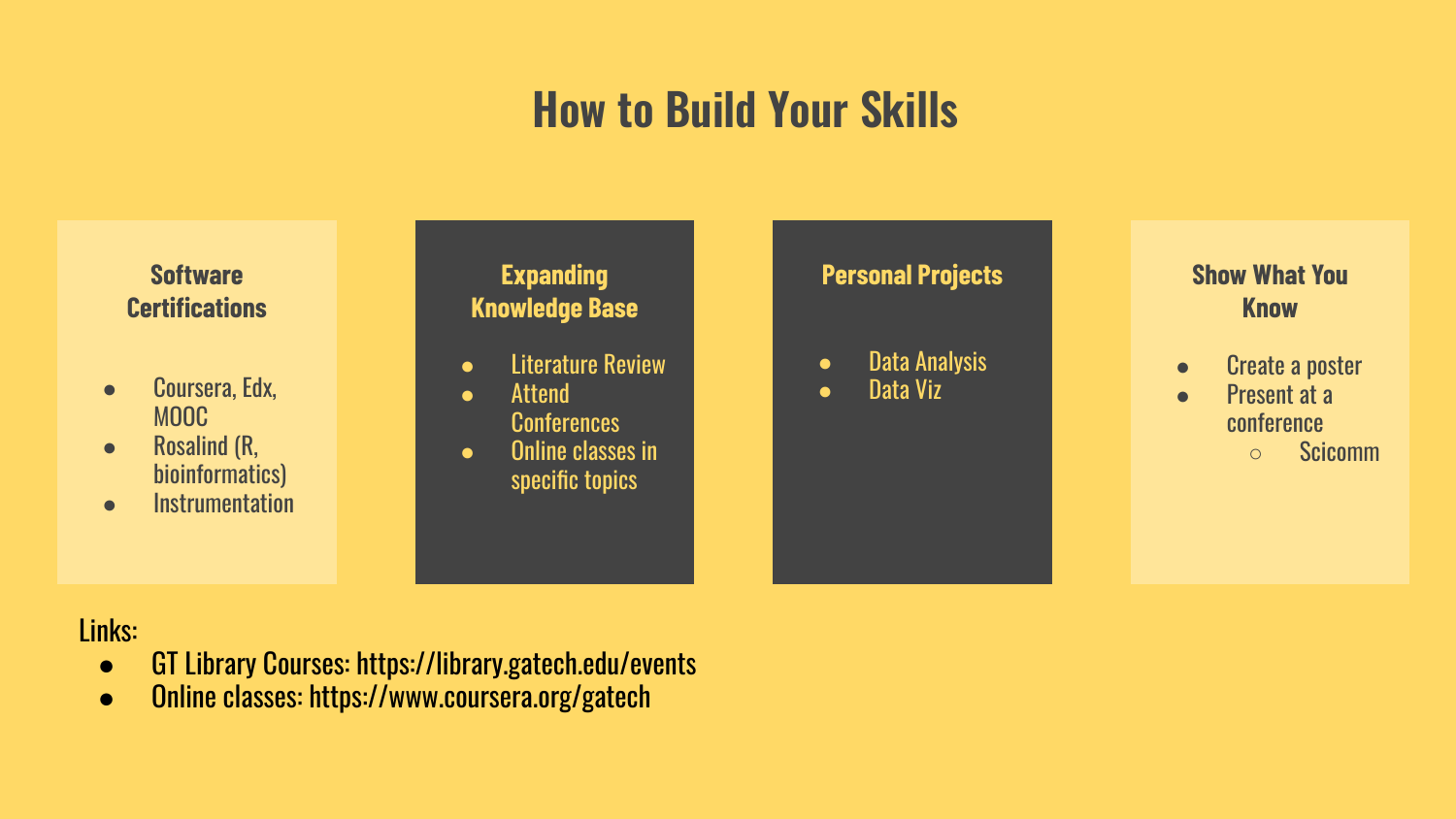### **EXPLORE FUTURE O3. OPPORTUNITIES**

How to prepare for your future in research.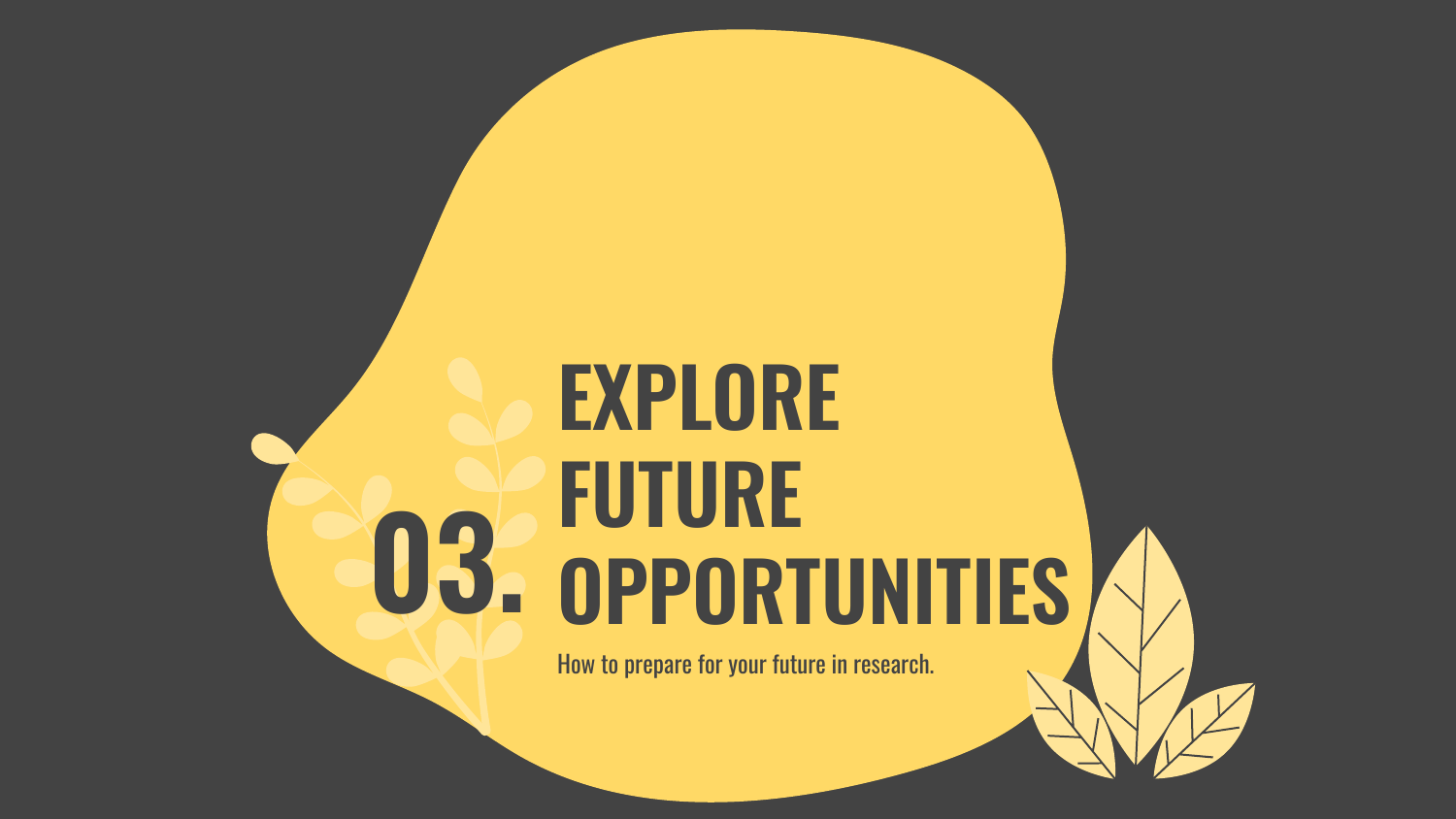# **Future Projects in Lab**

### **Network with grad students**

- Ask about ways to help on projects
- Obtain scientific literature related to project

### **PURA Salary award**

- \$1500 stipend to conduct research with GT faculty member or GTRI scientist
- Requirements: Written proposal + faculty letter of recommendation

### **PURA Website:**

**http://bitly.ws/9K3U**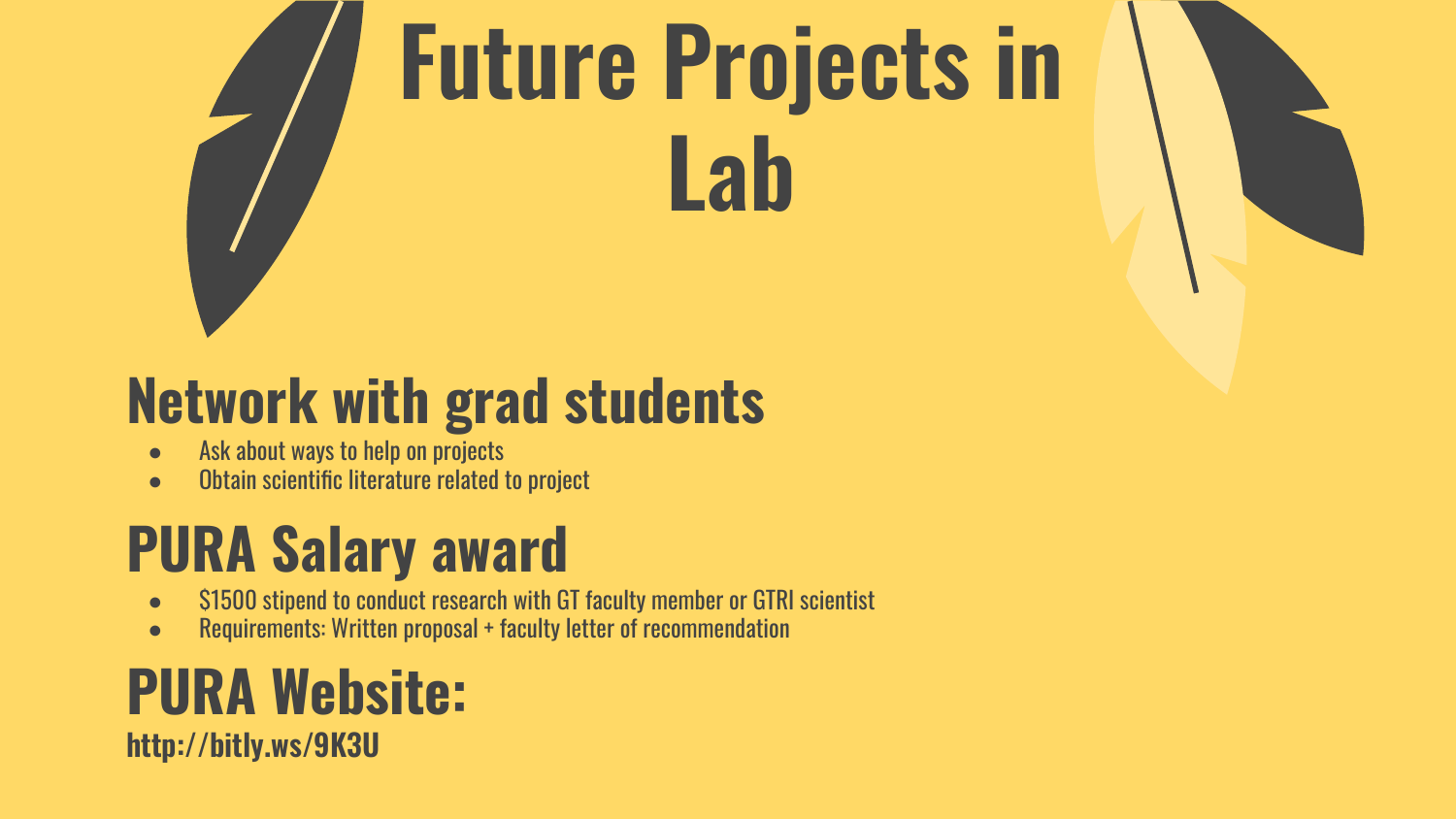## **Summer Opportunities**

### **Research Experiences for Undergraduates (REU)**

- Join a research program anywhere in the US
- Work on a project with a group of other undergrads
- Website: <https://www.nsf.gov/crssprgm/reu/>

### **GT and external summer opportunities**

<http://www.undergradresearch.gatech.edu/summer-research>

### **URA Summer Research Opportunities Workshop**

- Thursday, November 5th from 11am-12pm
- Look out for the meeting link on our social media!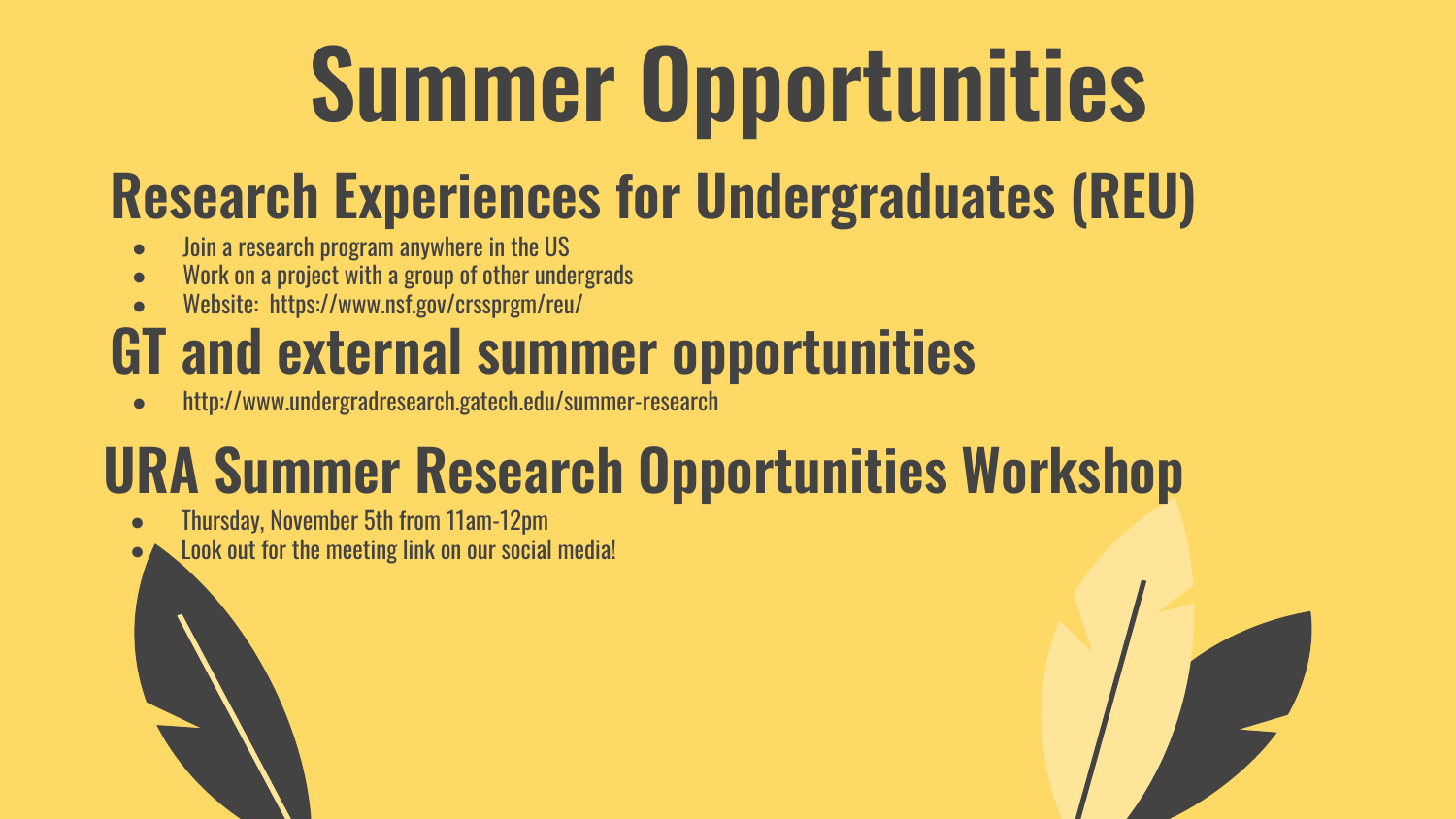# **CONCLUSION 04.**

How can I stay connected with URA?

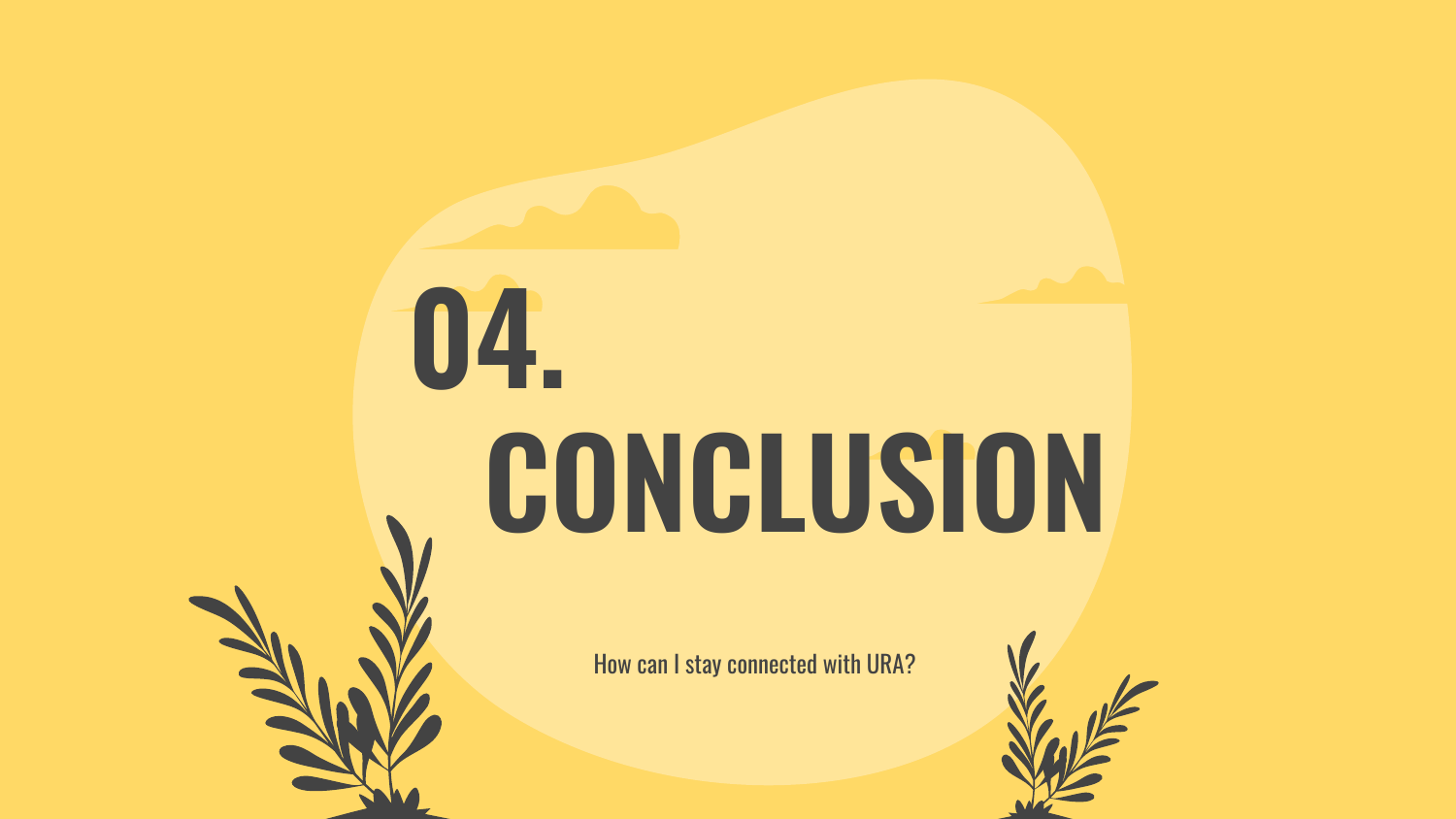### **STAY CONNECTED WITH URA!**



#### **@gtura**

Keep up with events by following our Instagram!



#### **Georgia Tech Undergraduate Research Ambassadors**

Keep up with URA events by liking our Facebook page!

#### **urop.gatech.edu**

Sign up for office hours, view profiles of current ambassadors, and more by visiting our website!